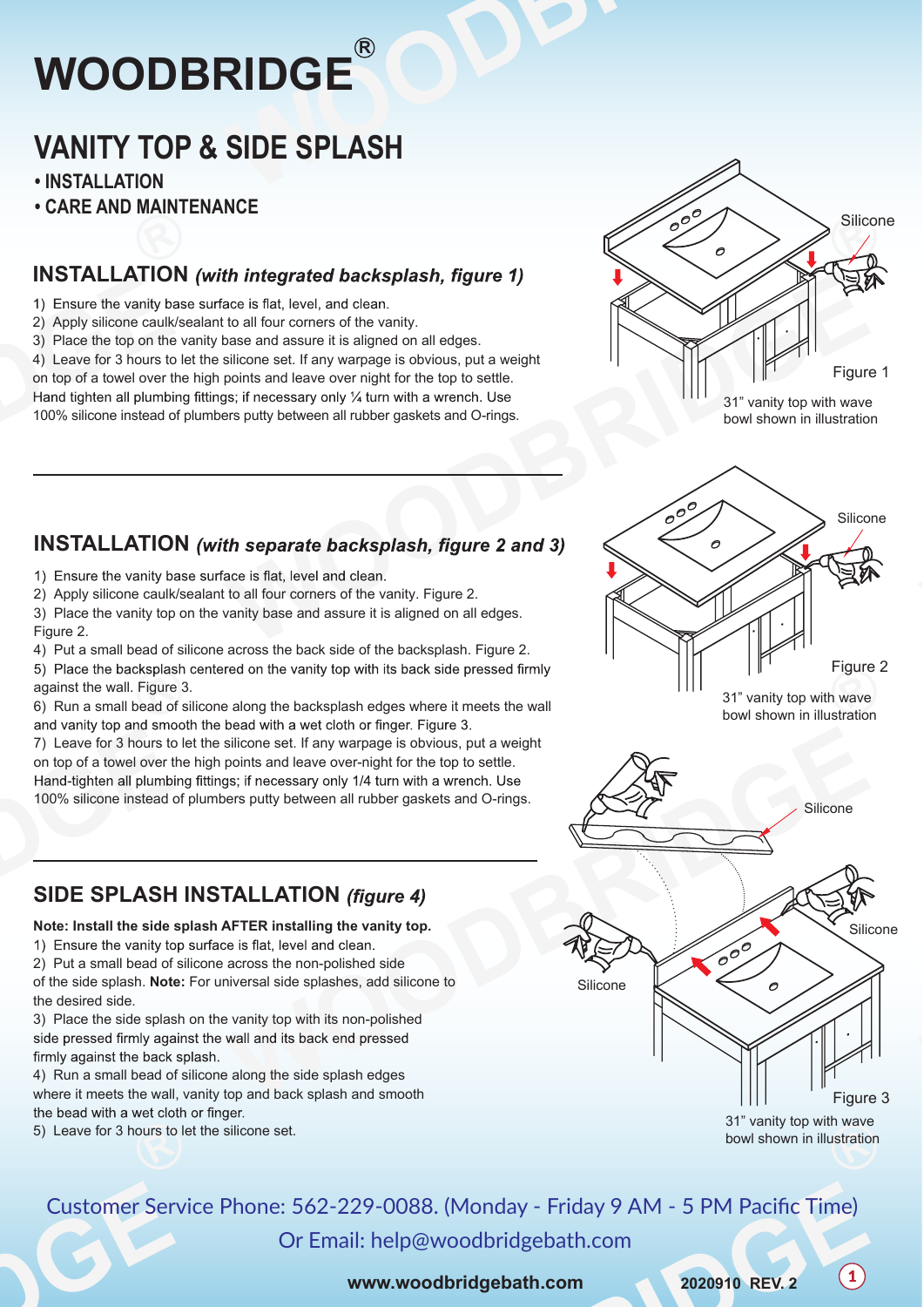# **R WOODBRIDGE**

# **CARE & MAINTENANCE**

• Do not use water that exceeds temperatures of 140°F/46°C.

• Do not place any sharp or abrasive objects on the bare surface of the top.

• Clean the top and side splash only with non-abrasive cleaners or mild detergents

- do not use powder cleansers. For extremely stubborn stains, use a small amount of acetone on a cloth and gently rub out the stain.

**Failure to follow the above instructions will void all warranty claims.** 



**LAVABO Y SALPICADURA LATERAL**

### **• INSTALACIÓN**

#### **• CUIDADO Y MANTENIMIENTO**

Gracias por seleccionar nuestro producto. Para asegurar su instalación sin inconvenientes, por favor lea detenidamente estas instrucciones y revise los materiales y herramientas recomendados antes de comenzar.

Verifique el lavabo del tocador está libre de defectos. Si está dañado, póngase en contacto con el servicio de atención al cliente. Observe todos los códigos locales de plomería y de construcción.

# **INSTALACIÓN** (con respaldo integrado, figura 1)

1) Asegúrese de que la superficie del tocador esté plana, nivelada y limpia.

2) Aplicar masilla de silicona / sellante a las cuatro esquinas del tocador.

3) Coloque el lavabo sobre el tocador y asegúrese de que esté alineado en todos los bordes.

4) Deje reposar por 3 horas para que la silicona se seque. Si nota deformación, coloque un peso sobre una toalla encima de los puntos altos y deje reposar por una noche para que la superficie se asiente. Apriete a mano todas las uniones de las tuberías de agua; de ser necesario, apriete con una llave sólo 1/4 de vuelta. Use un producto 100% de silicona (en lugar de masilla de plomería) entre todas las juntas tóricas y de goma.

n Silicona Figura 1 Targa "wave" de

78.74 cm an. [31 pulg.] mostrada

2

# Customer Service Phone: 562-229-0088. (Monday - Friday 9 AM - 5 PM Pacific Time)

Or Email: help@woodbridgebath.com

#### **www.woodbridgebath.com**